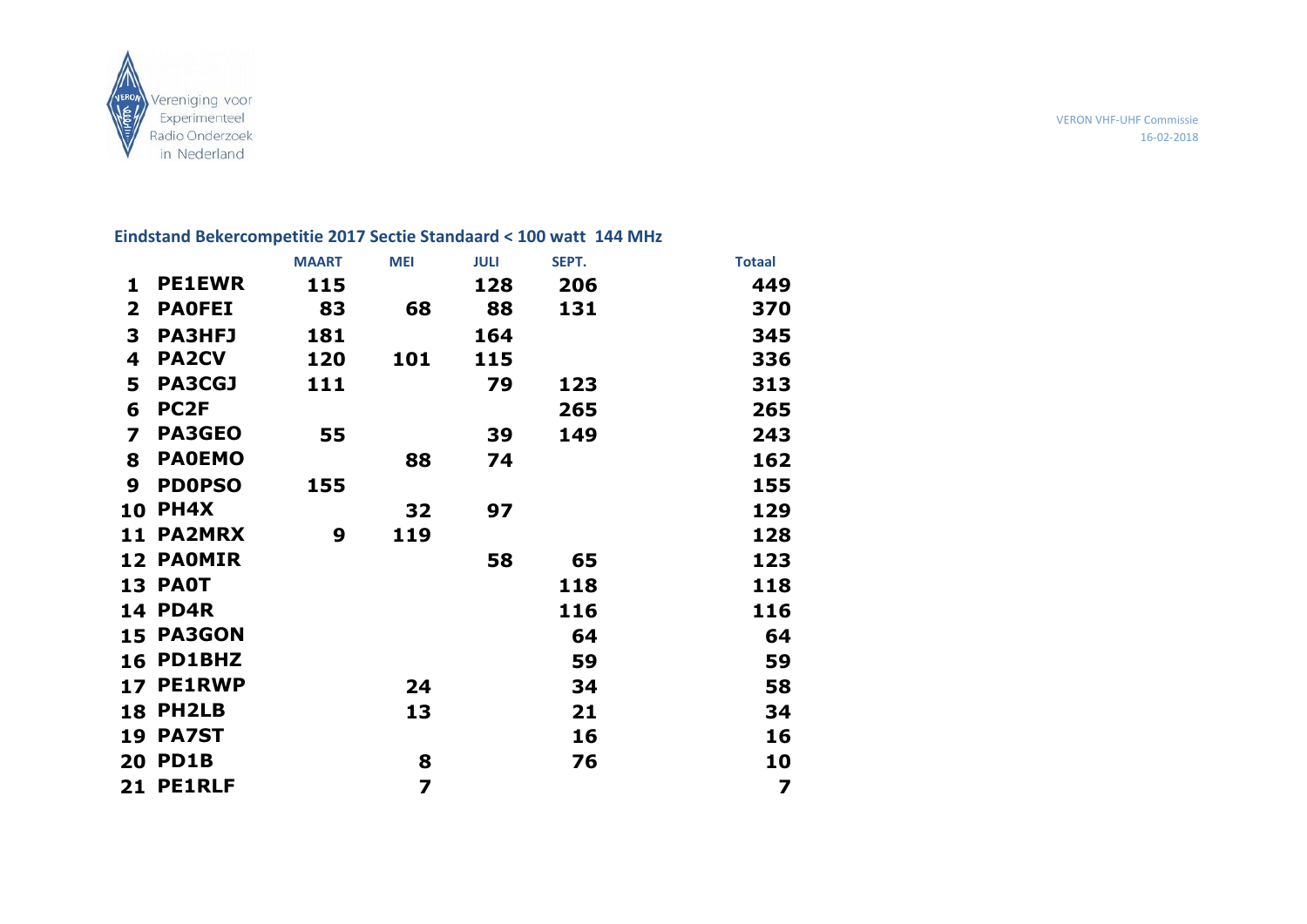|    |               | <b>MAART</b> | <b>MEI</b> | <b>JULI</b> | SEPT. | <b>Totaal</b> |
|----|---------------|--------------|------------|-------------|-------|---------------|
|    | <b>PAOWMX</b> | 330          | 168        | 196         | 280   | 974           |
|    | 2 PAOGSM      | 114          | 173        | 219         | 237   | 743           |
|    | 3 PA5Y        | 475          |            |             |       | 475           |
|    | 4 PA1TK       | 107          |            |             | 357   | 464           |
|    | 5 PA5KM       |              |            |             | 323   | 323           |
|    | 6 PA5KT       | 22           | 27         | 67          | 65    | 181           |
|    | <b>PA5WT</b>  |              |            |             | 166   | 166           |
|    | <b>8 PA3C</b> |              |            |             | 160   | 160           |
| 9  | <b>PE1ITR</b> |              |            | 106         |       | 106           |
| 10 | <b>PE1MWL</b> |              |            |             | 83    | 83            |
| 11 | <b>PAOEMO</b> | 68           |            |             |       | 68            |
| 12 | <b>PE1RLF</b> |              |            |             | 36    | 36            |

## **Eindstand Bekercompetitie 2017 Sectie single QRO > 100 watt 144 MHz**

## **Eindstand Bekercompetitie 2017 Sectie multi QRO > 100 watt 144 MHz**

|                 | <b>MAART</b> | <b>MEI</b> | <b>JULI</b> | SEPT. | <b>Totaal</b> |
|-----------------|--------------|------------|-------------|-------|---------------|
| 1 PA1T          | 1000         | 1000       | 1000        | 986   | 3986          |
| 2 PC5T          |              |            |             | 1000  | 1000          |
| <b>3 PAOPVW</b> | 553          |            |             |       | 553           |
| 4 PI4M          |              |            |             | 531   | 531           |
| 5 PA2M          |              |            |             | 406   | 406           |
| 6 PI4VAD        |              |            |             | 19    | 19            |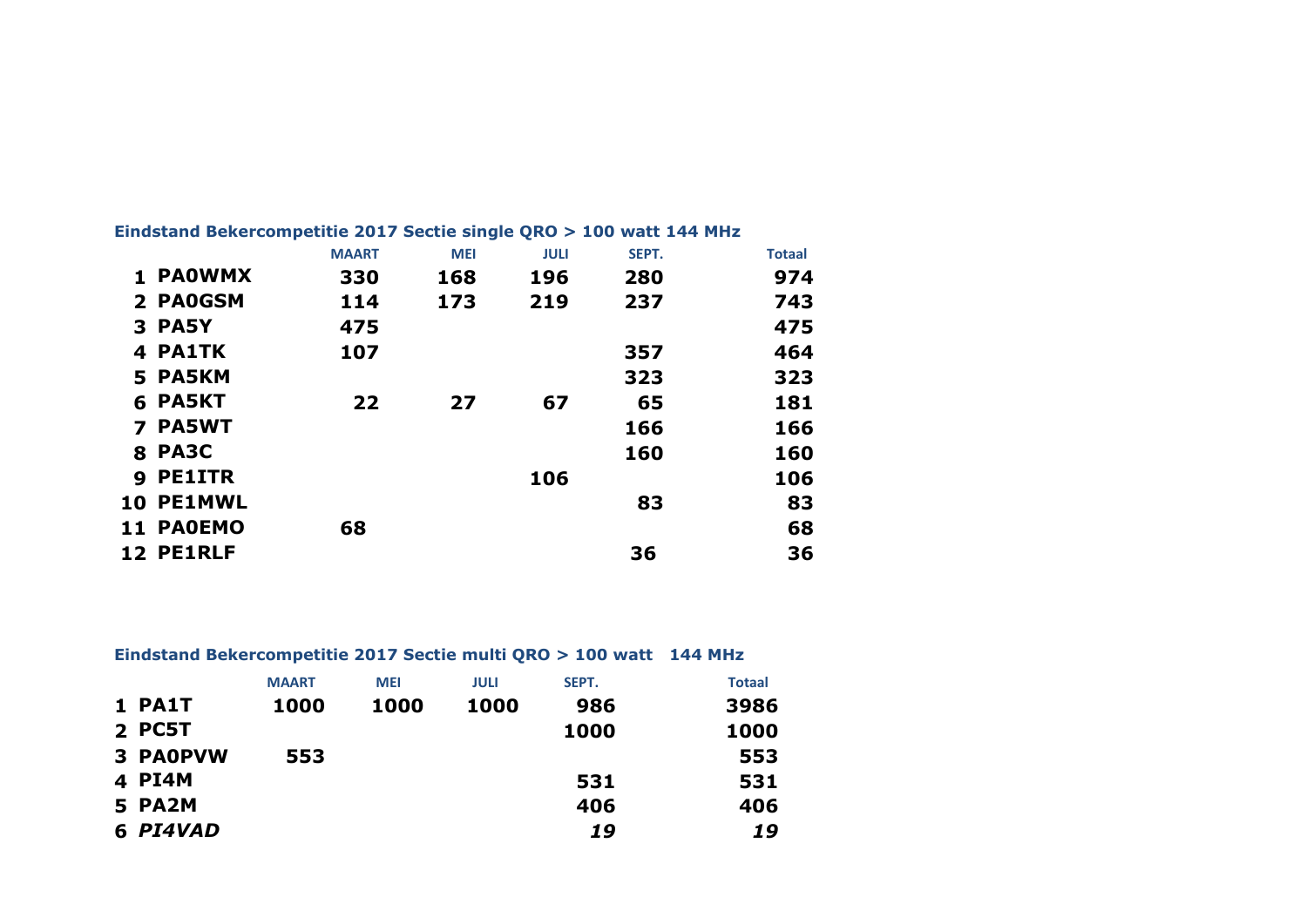|                 |              |            |      |         | Eindstand Bekercompetitie 2017 Sectie single operator QRP > 10 watt 432 MHz |
|-----------------|--------------|------------|------|---------|-----------------------------------------------------------------------------|
|                 | <b>MAART</b> | <b>MEI</b> | JULI | oktober | <b>Totaal</b>                                                               |
| <b>1 PAOFEI</b> | 2            | -25 -      | 22   | -6      | 55                                                                          |
|                 |              |            |      |         |                                                                             |
| $\mathbf{B}$    |              |            |      |         |                                                                             |

**Eindstand Bekercompetitie 2017 Sectie single operator QRO < 100 watt 432 MHz**

|   |                  | <b>MAART</b> | <b>MEI</b> | <b>JULI</b> | oktober | <b>Totaal</b> |
|---|------------------|--------------|------------|-------------|---------|---------------|
|   | 1 PA5KM          | 291          | 341        | 334         | 354     | 1320          |
|   | 2 PE1EWR         | 66           | 9          | 140         | 220     | 435           |
|   | 3 PH4X           |              | 53         | 96          |         | 149           |
|   | 4 PE5HV          |              |            | 76          | 68      | 144           |
|   | <b>5 PG5V</b>    | 23           | 49         |             | 54      | 126           |
|   | 6 PA3HFJ         |              |            | 45          | 45      | 90            |
|   | 7 PD4R           |              |            |             | 76      | 76            |
|   | 8 PAOEMO         |              | 42         |             |         | 42            |
| 9 | PD1B             |              | 23         |             |         | 23            |
|   | <b>10 PA3CEG</b> |              |            |             |         | 1             |

**Eindstand Bekercompetitie 2017 Sectie single operator QRO > 100 watt 432 MHz**

|          | <b>MAART</b> | <b>MEI</b> | <b>JULI</b> | oktober | <b>Totaal</b> |
|----------|--------------|------------|-------------|---------|---------------|
| 1 PA5Y   | 244          | 730        |             | 388     | 1362          |
| 2 PAOWMX | 104          | 243        | 371         | 341     | 1059          |
| 3 PE1RLF | 220          | 211        | 301         | 258     | 990           |
| 4 PE1ITR |              |            | 166         |         | 166           |
| 5 PA1TK  |              |            |             | 99      | 99            |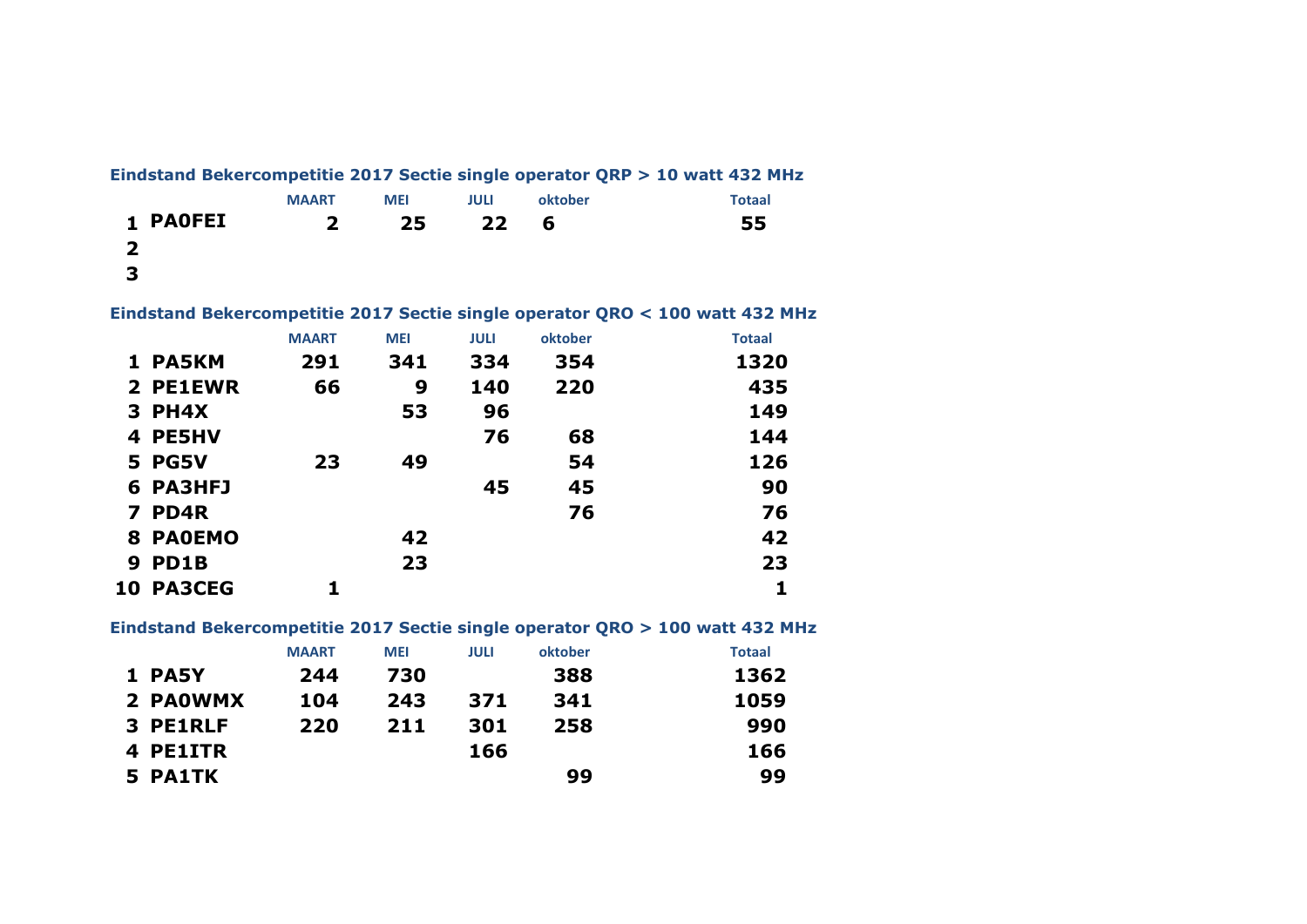|         |              |            |      |         | Eindstand Bekercompetitie 2017 Sectie multi operator QRO > 100 watt 432 MHz |
|---------|--------------|------------|------|---------|-----------------------------------------------------------------------------|
|         | <b>MAART</b> | <b>MEI</b> | JULI | oktober | <b>Totaal</b>                                                               |
| 1 PI4GN | 1000         | 1000       | 1000 | 1000    | 4000                                                                        |
|         |              |            |      |         |                                                                             |
| 3       |              |            |      |         |                                                                             |

### **Eindstand Bekercompetitie 2017 Sectie single operator QRP > 3 watt 1296 MHz**

|                 | <b>MAART</b> | <b>MEI</b> | <b>JULI</b> | oktober | Totaal |
|-----------------|--------------|------------|-------------|---------|--------|
| <b>1 PAOFEI</b> |              |            | 23          | 13      | 45     |
| 2 PE5HV         |              |            |             |         |        |
| 3               |              |            |             |         |        |

### **Eindstand Bekercompetitie 2017 Sectie single operator > 3-25 watt 1296 MHz**

|          | <b>MAART</b> | <b>MEI</b> | <b>JULI</b> | oktober | <b>Totaal</b> |
|----------|--------------|------------|-------------|---------|---------------|
| 1 PA0JUS | 31           | 63         | 69          | 48      | 211           |
| $2$ PH4X |              | 27         | 48          |         | 75.           |
| 3 PG5V   | フフ           | 25         |             | 27      | 74            |

### **Eindstand Bekercompetitie 2017 Sectie single operator QRO >25 watt 1296 MHz**

|              |               | <b>MAART</b> | <b>MEI</b> | <b>JULI</b> | oktober | <b>Totaal</b> |
|--------------|---------------|--------------|------------|-------------|---------|---------------|
| $\mathbf{1}$ | <b>PAOS</b>   | 243          | 346        | 333         | 388     | 1310          |
|              | 2 PA5Y        |              |            |             | 586     | 586           |
| 3            | <b>PE1EWR</b> | 61           | 4          | 74          | 197     | 336           |
| 4            | <b>PAOO</b>   |              | 83         | 105         |         | 188           |
| 5            | <b>PAOWMX</b> |              |            | 108         |         | 108           |
| 6            | <b>PA3AWJ</b> |              | 98         |             |         | 98            |
| 7            | <b>PA3CEG</b> |              |            |             |         |               |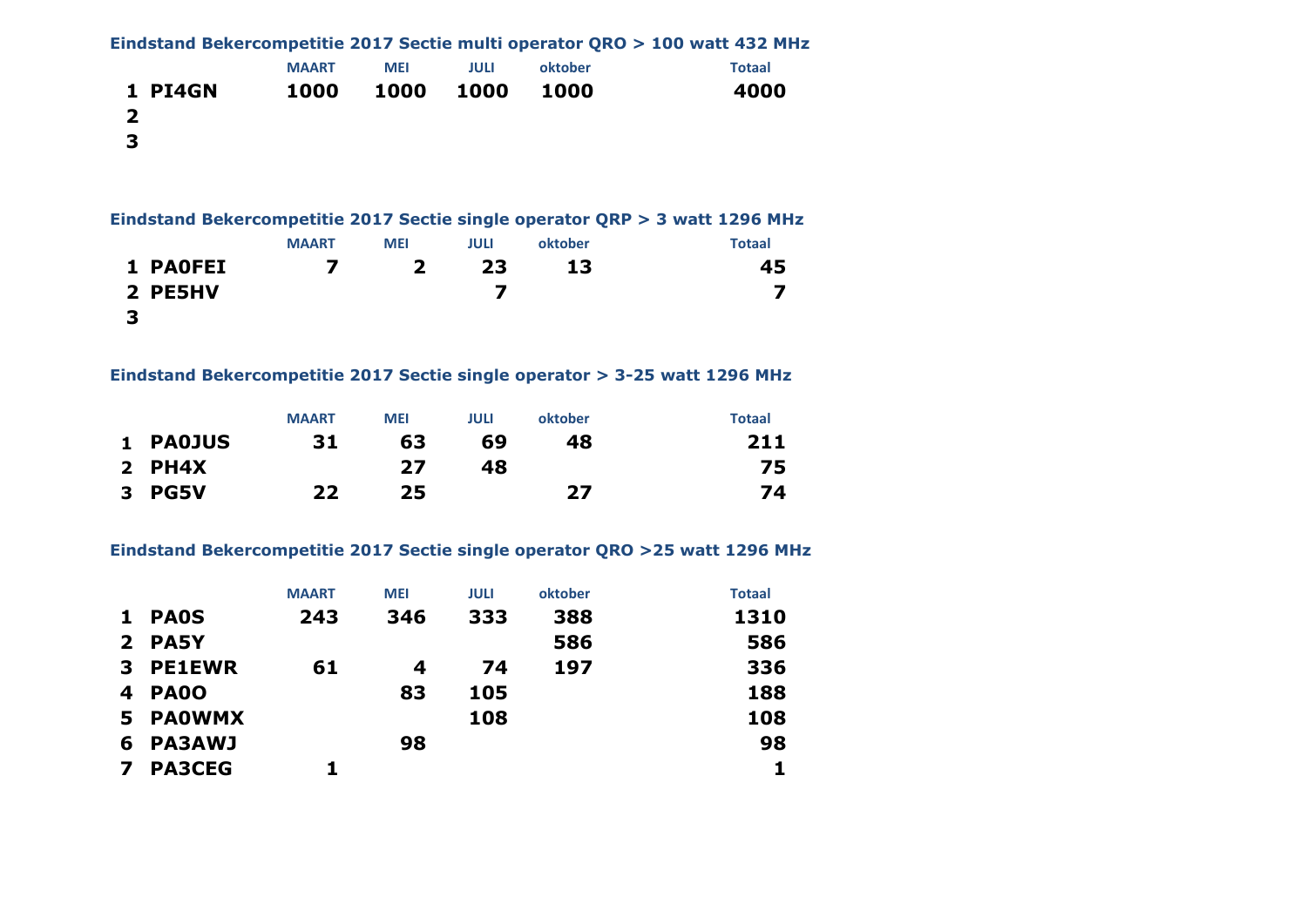#### **Eindstand Bekercompetitie 2017 Sectie multi operator QRO >25 watt 1296 MHz**

|          | <b>MAART</b> | <b>MEI</b> | JULI | oktober | <b>Totaal</b> |
|----------|--------------|------------|------|---------|---------------|
| 1 PI4GN  | 1000         | 1000       | 1000 | 1000    | 4000          |
| $2$ PI4Z | 386          | 142        | -238 | 203     | 969           |
| 3 PE1MMP | 214          | 187        | 171  | 288     | 860           |

#### **Eindstand Bekercompetitie 2017 Sectie multi operator QRO >25 watt 2320 MHz**

|          | <b>MAART</b> | <b>MEI</b> | JULI | oktober | <b>Totaal</b> |
|----------|--------------|------------|------|---------|---------------|
| 1 PI4GN  | 1000         | 1000       | 1000 | 1000    | 4000          |
| 2 PI4Z   | 873          | 142        | -374 | -322    | 1711          |
| 3 PE1MMP | 256          | 187        | 330  | 427     | 1200          |

#### **Eindstand Bekercompetitie 2017 Sectie single operator QRP >3 watt 2320 MHz**

|                         | <b>MAART</b> | <b>MEI</b> | <b>JULI</b> | oktober | <b>Totaal</b> |
|-------------------------|--------------|------------|-------------|---------|---------------|
| <b>1 PAOFEI</b>         | 26           | 7          | 23          | 6       | 62            |
| $\overline{\mathbf{2}}$ |              |            |             |         |               |
| -3                      |              |            |             |         |               |

#### **Eindstand Bekercompetitie 2017 Sectie single operator 3 - 25 watt 2320 MHz**

|               | <b>MAART</b> | <b>MEI</b> | <b>JULI</b> | oktober | <b>Totaal</b> |
|---------------|--------------|------------|-------------|---------|---------------|
| <b>1 PAOS</b> | 275          | 430        | - 374       | 500     | 1579          |
| 2 PAOJUS      | 71           | 164        | 109         | 142     | 486           |
| - 3           |              |            |             |         |               |

|          |              |            |             |         | Eindstand Bekercompetitie 2017 Sectie single operator QRO >25 watt 2320 MHz |
|----------|--------------|------------|-------------|---------|-----------------------------------------------------------------------------|
|          | <b>MAART</b> | <b>MEI</b> | <b>JULI</b> | oktober | <b>Totaal</b>                                                               |
| 1 PE1EWR | 84           | 161        | 48          | 309     | 602                                                                         |
| 2 PE1ITR |              |            |             | 203     | 203                                                                         |
| 3        |              |            |             |         |                                                                             |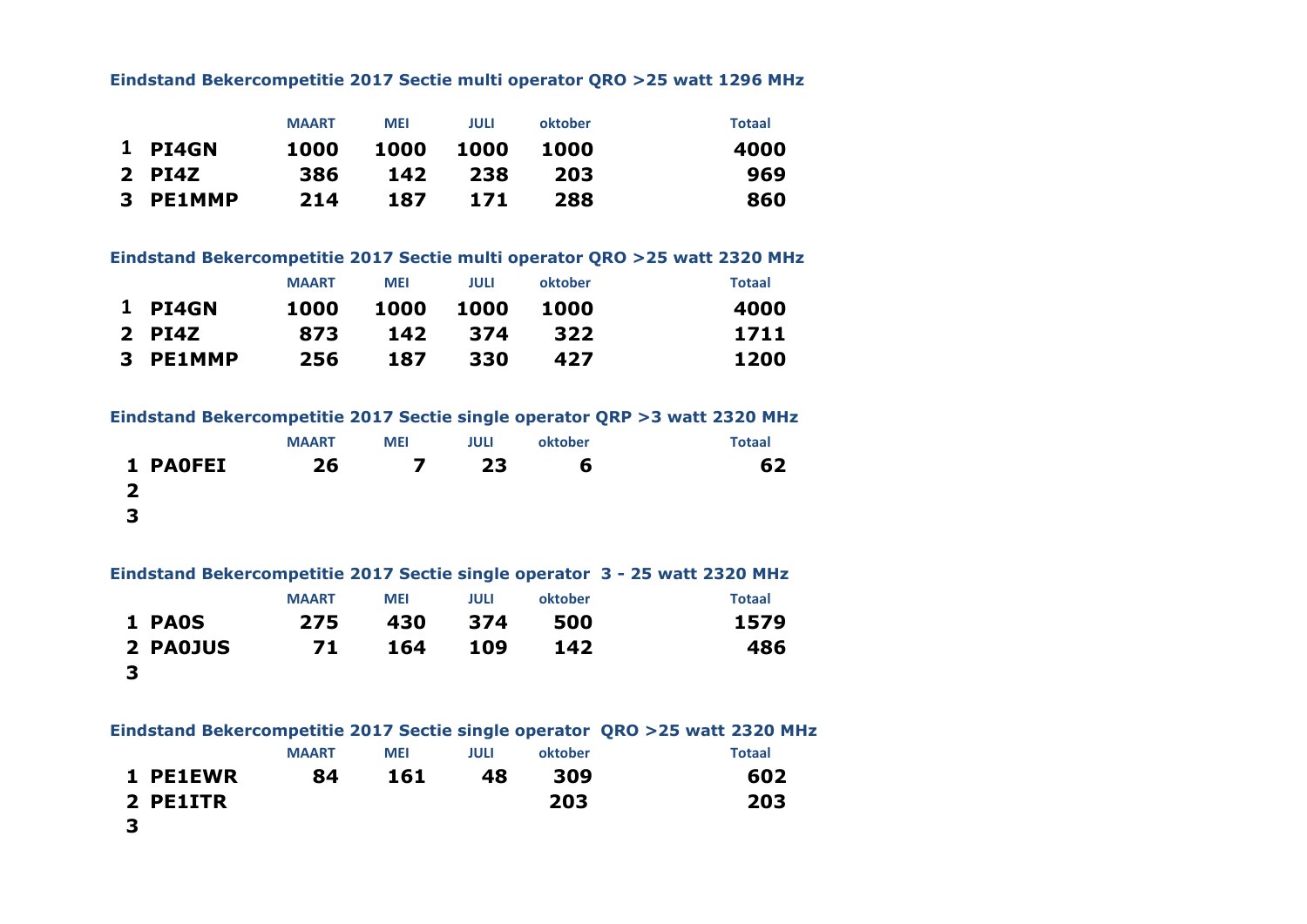|                         |          |              |            |             |         | Eindstand Bekercompetitie 2017 Sectie single operator 1 - 10 watt 3.4 GHz  |
|-------------------------|----------|--------------|------------|-------------|---------|----------------------------------------------------------------------------|
|                         |          | <b>MAART</b> | <b>MEI</b> | <b>JULI</b> | oktober | <b>Totaal</b>                                                              |
|                         | 1 PA0JUS |              | 10         | 52          | 7       | 69                                                                         |
| 3                       | 2 PA3CEG | 19           |            |             |         | 19                                                                         |
|                         |          |              |            |             |         | Eindstand Bekercompetitie 2017 Sectie multi operator QRO >10 watt 3.4 GHz  |
|                         |          | <b>MAART</b> | <b>MEI</b> | <b>JULI</b> | oktober | <b>Totaal</b>                                                              |
|                         | 1 PI4GN  | 500          | 750        | 750         | 500     | 2500                                                                       |
| 3                       | 2 PI4Z   |              | 406        | 456         |         | 862                                                                        |
|                         |          |              |            |             |         | Eindstand Bekercompetitie 2017 Sectie multi operator QRO > 10 watt 5.7 GHz |
|                         |          | <b>MAART</b> | <b>MEI</b> | <b>JULI</b> | oktober | <b>Totaal</b>                                                              |
|                         | 1 PI4GN  | 750          | 1000       | 1000        | 750     | 3250                                                                       |
| 3                       | 2 PI4Z   |              | 610        | 912         |         | 1522                                                                       |
|                         |          |              |            |             |         | Eindstand Bekercompetitie 2017 Sectie single operator 1 - 10 watt 5.7 GHz  |
|                         |          | <b>MAART</b> | <b>MEI</b> | <b>JULI</b> | oktober | <b>Totaal</b>                                                              |
|                         | 1 PAOJUS | 94           | 87         | 215         | 16      | 412                                                                        |
| $\overline{2}$          |          |              |            |             |         |                                                                            |
| 3                       |          |              |            |             |         |                                                                            |
|                         |          |              |            |             |         | Eindstand Bekercompetitie 2017 Sectie multi operator 1 - 10 watt 5.7 GHz   |
|                         |          | <b>MAART</b> | <b>MEI</b> | <b>JULI</b> | oktober | <b>Totaal</b>                                                              |
|                         | 1 PE1MMP | 290          | 261        | 528         | 256     | 1335                                                                       |
| $\overline{\mathbf{2}}$ |          |              |            |             |         |                                                                            |
| 3                       |          |              |            |             |         |                                                                            |
|                         |          |              |            |             |         |                                                                            |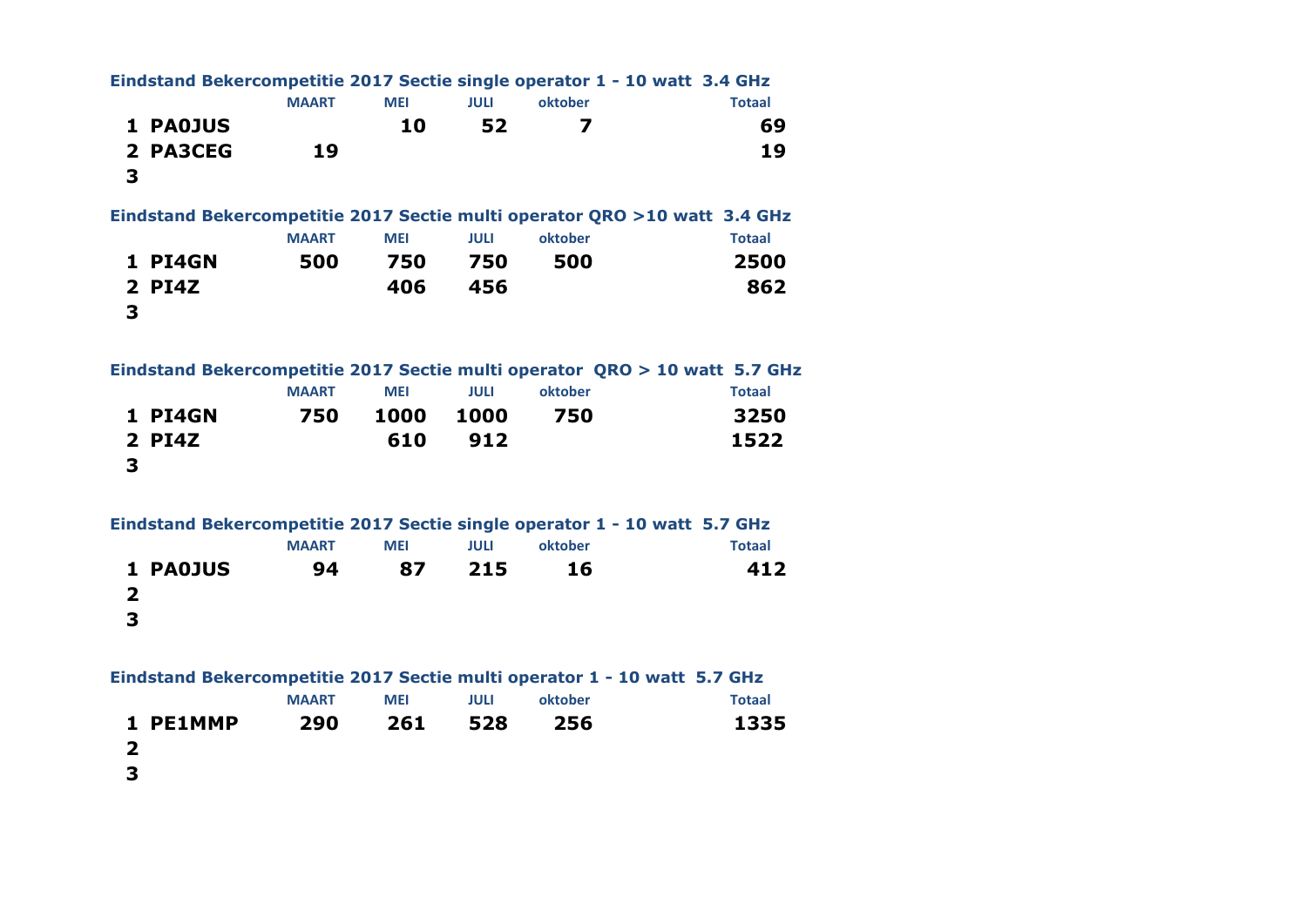|          |              |            |             |         | Eindstand Bekercompetitie 2017 Sectie single operator 1 - 10 watt 10 GHz |
|----------|--------------|------------|-------------|---------|--------------------------------------------------------------------------|
|          | <b>MAART</b> | <b>MEI</b> | <b>JULI</b> | oktober | <b>Totaal</b>                                                            |
| 1 PA4ZP  | 581          | 736        | 515         | 831     | 2663                                                                     |
| 2 PAOS   | 286          | 484        | 422         | 476     | 898                                                                      |
| 3 PAOJUS | 210          | 45         | 264         | 282     | 801                                                                      |
| 4 PA3AWJ | 140          | 156        |             | 467     | 763                                                                      |
| 5 PAOWMX | 84           |            |             |         | 84                                                                       |

# **Eindstand Bekercompetitie 2017 Sectie single operator 1 - 10 watt 10 GHz**

**Eindstand Bekercompetitie 2017 Sectie multi operator > 10 watt 10 GHz**

|                | <b>MAART</b> | <b>MEI</b> | <b>JULI</b> | oktober | <b>Totaal</b> |
|----------------|--------------|------------|-------------|---------|---------------|
| <b>1 PI4GN</b> | 1000         | 1000       | 1000        | 1000    | 4000          |
| $2$ PI4Z       |              |            | 912         |         | 912           |
| -3             |              |            |             |         |               |

| Eindstand Bekercompetitie 2017 Sectie multi operator 1 - 10 watt 10 GHz |  |  |  |
|-------------------------------------------------------------------------|--|--|--|
|                                                                         |  |  |  |

|          | <b>MAART</b> | <b>MEI</b> | <b>JULI</b> | oktober | <b>Totaal</b> |
|----------|--------------|------------|-------------|---------|---------------|
| 1 PE1MMP | 290          |            |             | 482 799 | 1571          |
| - 2      |              |            |             |         |               |